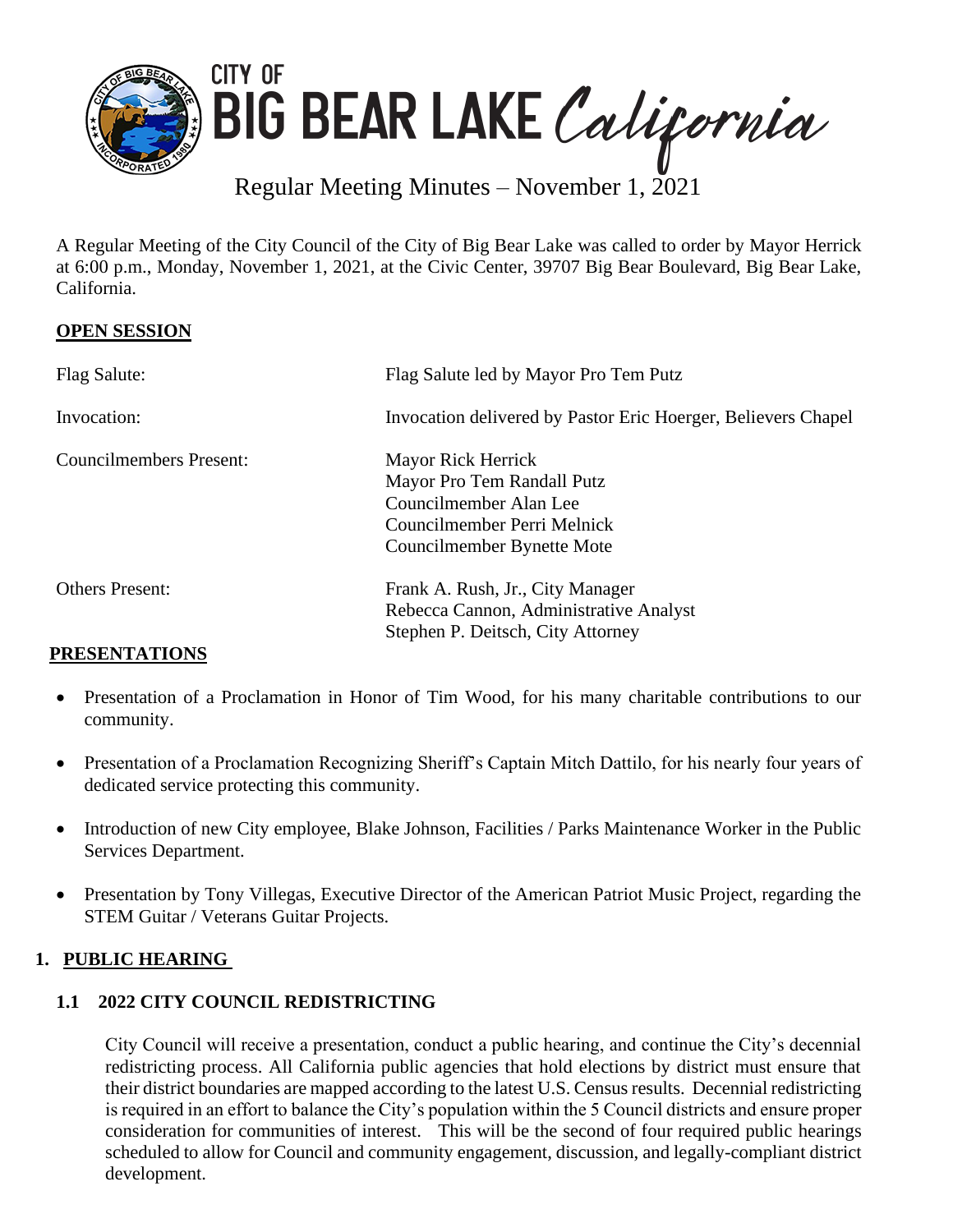At 6:31 p.m., Stephen Deitsch, City Attorney, introduced Scott Smith, BB&K Partner, to present the item and lead Council discussion. Scott Smith reviewed the redistricting process including the anticipated timeline of the potential map adoption, required meeting schedule and key deadlines Council and staff must meet in order to be in compliance; discussed redistricting rules and goals; reviewed the existing district boundaries with the raw 2020 Census data; indicated that preliminary maps will be presented at the next scheduled Public Hearing; discussed preeminent considerations Council should take notice of when drafting proposed maps; and answered a myriad of Council's questions and addressed their concerns.

At the hour of 6:50 p.m., Mayor Herrick opened the Public Hearing. Seeing no public comment, Mayor Herrick closed the Public Hearing.

Report was received and filed; no formal action required nor taken.

# **PUBLIC COMMUNICATIONS**

Diana Havey, Big Bear Lake resident, thanked the City Manager for meeting with her and the Lion's Club President regarding the annual Christmas in the Village Tree Lighting Ceremony; expressed her concerns and dissatisfaction with the change of the scheduled date of the main ceremony but indicated her appreciation for allowing the Lion's Club to participate in another small event in the Village the day after Thanksgiving.

Alaine Uthus, Big Bear resident, presented a public records request for text messages sent and received by Councilmember Lee during the October 18, 2021 City Council meeting, as she believes he was in violation of the Brown Act.

Lora Johnson, Big Bear Lake resident, requested information on how to appeal current land use zoning requirements that prohibit her from owning chickens on her property.

### **2. CONSENT CALENDAR**

Motion made by Councilmember Mote, seconded by Councilmember Melnick to approve the Consent Calendar as follows:

### **City Council**

# **2.1 APPROVAL OF DEMANDS – CHECK ISSUE DATE 09/22/2021 THROUGH 10/20/2021 IN THE AMOUNT OF \$1,598,695.95 AND THE SEPTEMBER 2021 TREASURER'S REPORT**

Approved.

# **2.2 APPROVAL OF MEETING MINUTES FROM THE OCTOBER 4, 2021 REGULAR MEETING OF CITY COUNCIL**

Approved.

# **2.3 APPROVAL OF MEETING MINUTES FROM THE OCTOBER 18, 2021 REGULAR MEETING OF CITY COUNCIL**

Approved.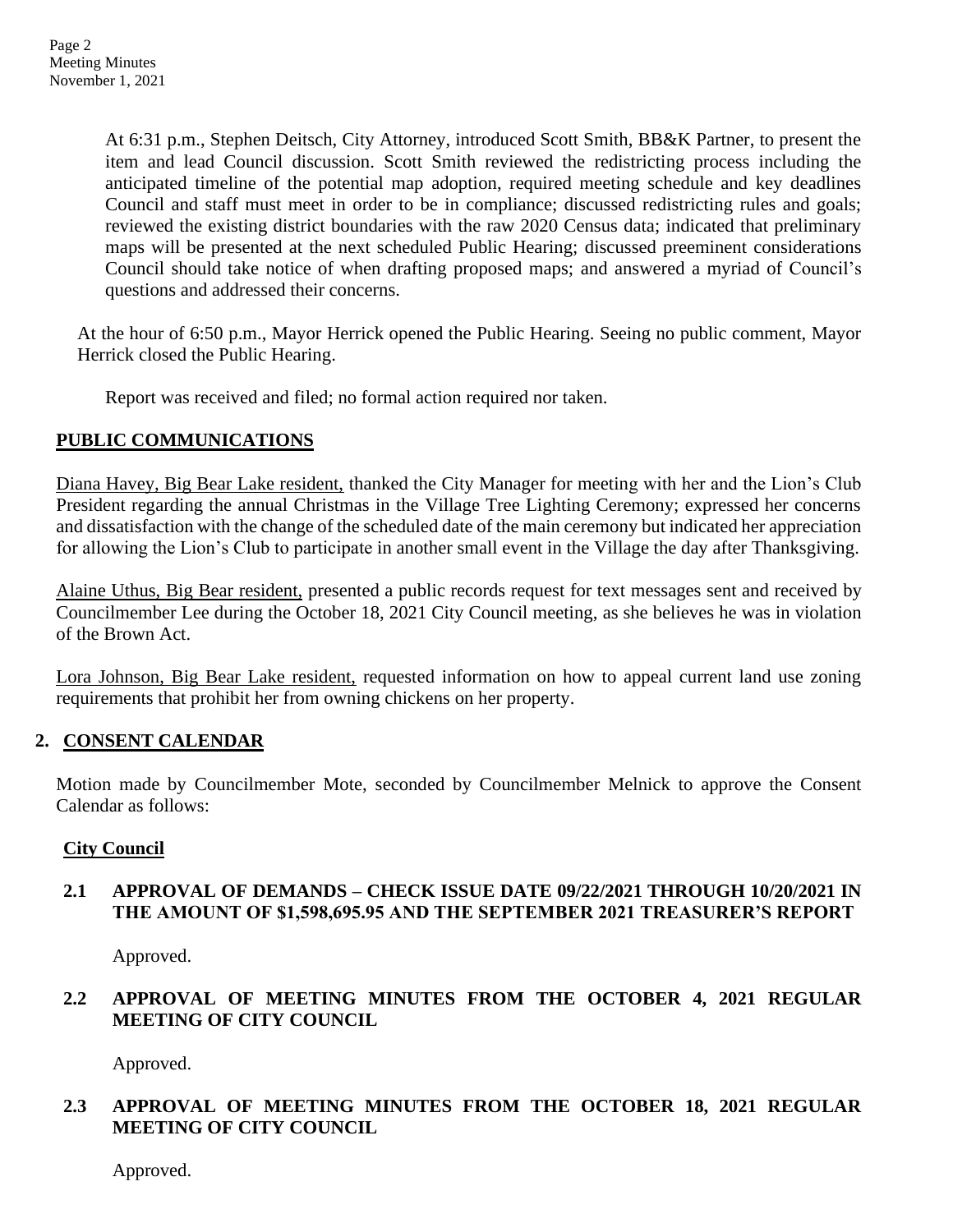# **2.4 ORDINANCE AMENDING MUNICIPAL CODE TITLE 1 - GENERAL PROVISIONS – TO AUTHORIZE RECOVERY OF ATTORNEY FEES IN ACTIONS TO ENFORCE THE MUNICIPAL CODE**

City Council will consider adoption of an ordinance adding new section 1.08.010 to the Municipal Code to authorize the prevailing party in any judicial action, administrative proceeding, or special proceeding to abate a municipal code violation to recover reasonable attorney fees. The proposed ordinance amendment will be helpful in resolving public nuisance, vacation rental, transient occupancy tax, and other code violations, and places the cost burden on the offending party. City Council introduced the ordinance, conducted first reading, and waived further reading at the October 4, 2021 regular meeting.

Approved and adopted the following ordinance entitled:

### **ORDINANCE NO. 2021-498**

# **ORDINANCE AMENDING MUNICIPAL CODE TITLE 1 – GENERAL PROVISIONS – TO AUTHORIZE RECOVERY OF ATTORNEY FEES IN ACTIONS TO ENFORCE THE MUNICIPAL CODE**

# **2.5 RESOLUTION AUTHORIZING A NOTICE OF COMPLETION FOR THE 2021 ANNUAL STREET REHABILITATION PROJECT**

City Council will consider a formal resolution accepting the work as complete and authorizing the filing of a Notice of Completion for the 2021 Annual Street Rehabilitation Project. This project was a combination of efforts by Granite Construction Co., the general contractor for this project, and the City's Public Works Division crews that resulted in the rehabilitation of 4.63 miles of City streets this summer and fall. The project included the grinding and repaving of twenty-three (23) street sections as well as some ancillary work including striping, the adjustment of manholes and other utility covers, and minor drainage improvements. The total budget for this project was \$1,400,000 and the total project expenditures were \$1,313,983.

Approved and adopted the following resolution entitled:

### **RESOLUTION NO. 2021-125**

# **RESOLUTION AUTHORIZING A NOTICE OF COMPLETION FOR THE 2021 ANNUAL STREET REHABILITATION PROJECT**

# **2.6 RESOLUTION AUTHORIZING BID SOLICITATION FOR DEMOLITION OF STRUCTURES LOCATED AT 794 AND 808 IRIS DRIVE**

City Council will consider a formal resolution authorizing City staff to solicit bids for the demolition of structures at 794 and 808 Iris Drive, on the eastern edge of the Civic Center campus. Funding for this demolition project is included in the FY 2021-22 adopted budget (\$85,000), and the project would result in the demolition of 6 existing, deteriorated structures. This site will eventually be utilized for workforce housing, new City facilities, open space, and/or other City initiatives, and the demolition of the existing structures will provide the City with greater flexibility in the future. City staff will solicit bids this winter and return to City Council for the approval of a construction contract in early spring 2022. It is anticipated that the demolition will occur next spring or summer.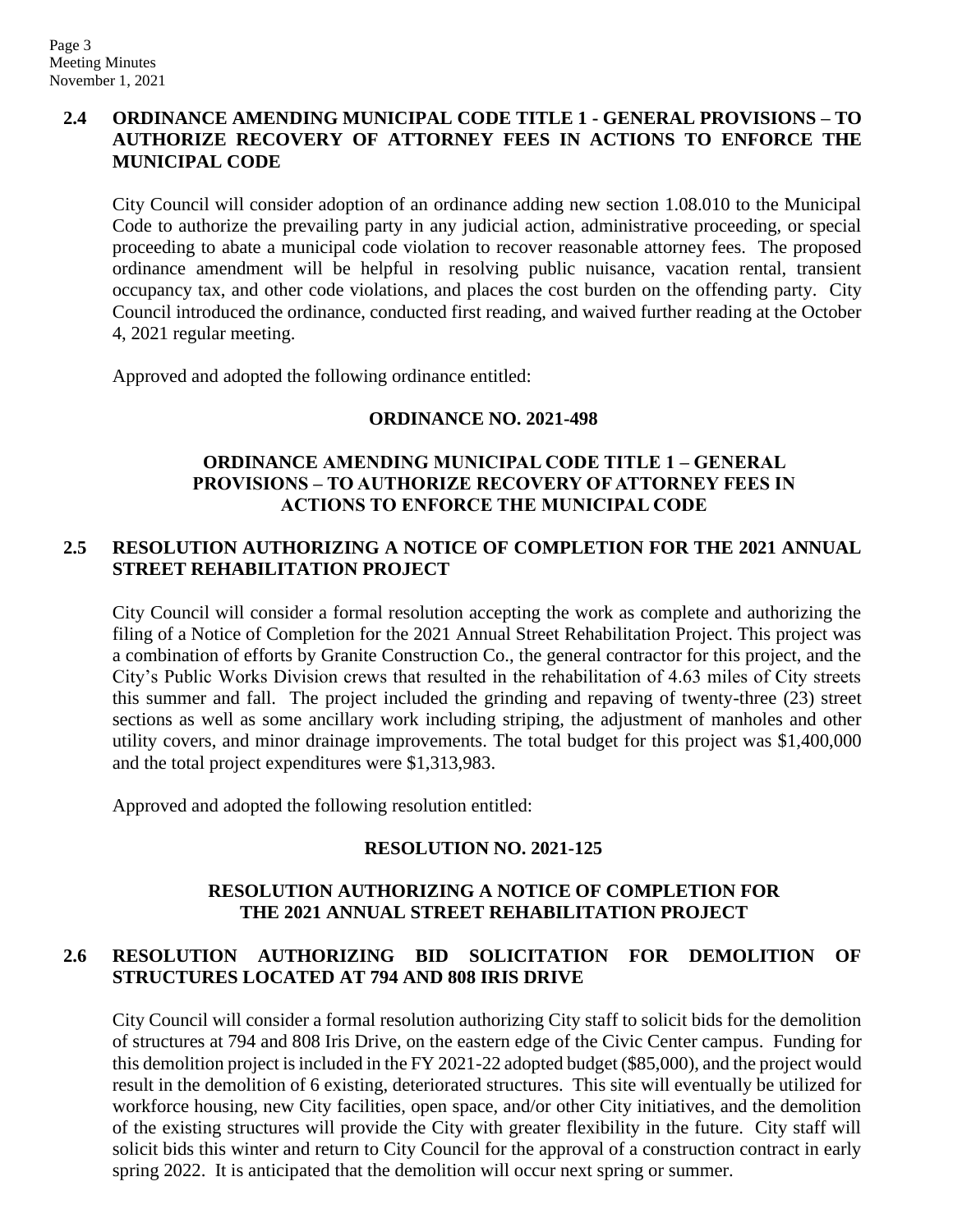Approved and adopted the following resolution entitled:

#### **RESOLUTION NO. 2021-126**

### **RESOLUTION AUTHORIZING BID SOLICITATION FOR DEMOLITION OF STRUCTURES LOCATED AT 794 AND 808 IRIS DRIVE**

## **2.7 RESOLUTION AUTHORIZING THE PURCHASE OF A NEW PUBLIC RESTROOM FACILITY TO SERVE THE STANFIELD CUTOFF AREA**

City Council will consider a formal resolution authorizing a purchase order with the Public Restroom Company, Minden, NV, in the amount of \$208,865 for the purchase and installation of a new, prefabricated restroom facility in the Stanfield Cutoff area. The new restroom facility would be located at the existing parking area at the intersection of Stanfield Cutoff and Big Bear Boulevard on property the City is in the process of acquiring from the Municipal Water District. A total of \$250,000 is included in the FY 2021-22 adopted budget for this project, and Visit Big Bear will fund 50% of project costs via the new Tourism Enhancement Fund established in conjunction with the TBID renewal earlier this year. The new restroom facility would be installed in summer 2022.

This item was pulled by Councilmember Lee for further discussion.

### **2.8 RESOLUTION AUTHORIZING ISSUANCE OF A REQUEST FOR QUALIFICATIONS FOR CONSULTING SERVICES FOR A NEW COMMUNITY VISIONING PROCESS**

City Council will consider a formal resolution authorizing City staff to issue a Request for Qualifications (RFQ) for consulting services to lead an inclusive process to develop a new vision for our community. The overall community vision was last updated in 1996, more than 25 years ago, and much has changed in our community and our society since that time. The selected consultant will lead the Council, staff, and the community through a process that will include numerous strategies and opportunities for public participation in the development of a new community vision. The new community vision will be developed over a 6+ month period in 2022, and is the crucial first step in the planned development of a new General Plan for the City. City staff would solicit qualifications from experienced consulting firms, review and score the responding firms' qualifications, conduct interviews, negotiate a contract with the selected firm, and present a contract recommendation to the City Council in late winter or early spring 2022.

Approved and adopted the following resolution entitled:

#### **RESOLUTION NO. 2021-127**

### **RESOLUTION AUTHORIZING ISSUANCE OF A REQUEST FOR QUALIFICATIONS FOR CONSULTING SERVICES FOR A NEW COMMUNITY VISIONING PROCESS**

### **2.9 RESOLUTION AUTHORIZING A BUDGET AMENDMENT FOR THE MOONRIDGE CORRIDOR IMPROVEMENT PROJECT**

City Council will consider a formal resolution authorizing a budget amendment in the amount of \$262,489 for the Moonridge Corridor Improvement Project. The City now expects to receive a larger allocation from the American Rescue Plan Act (ARPA) than originally anticipated, and these funds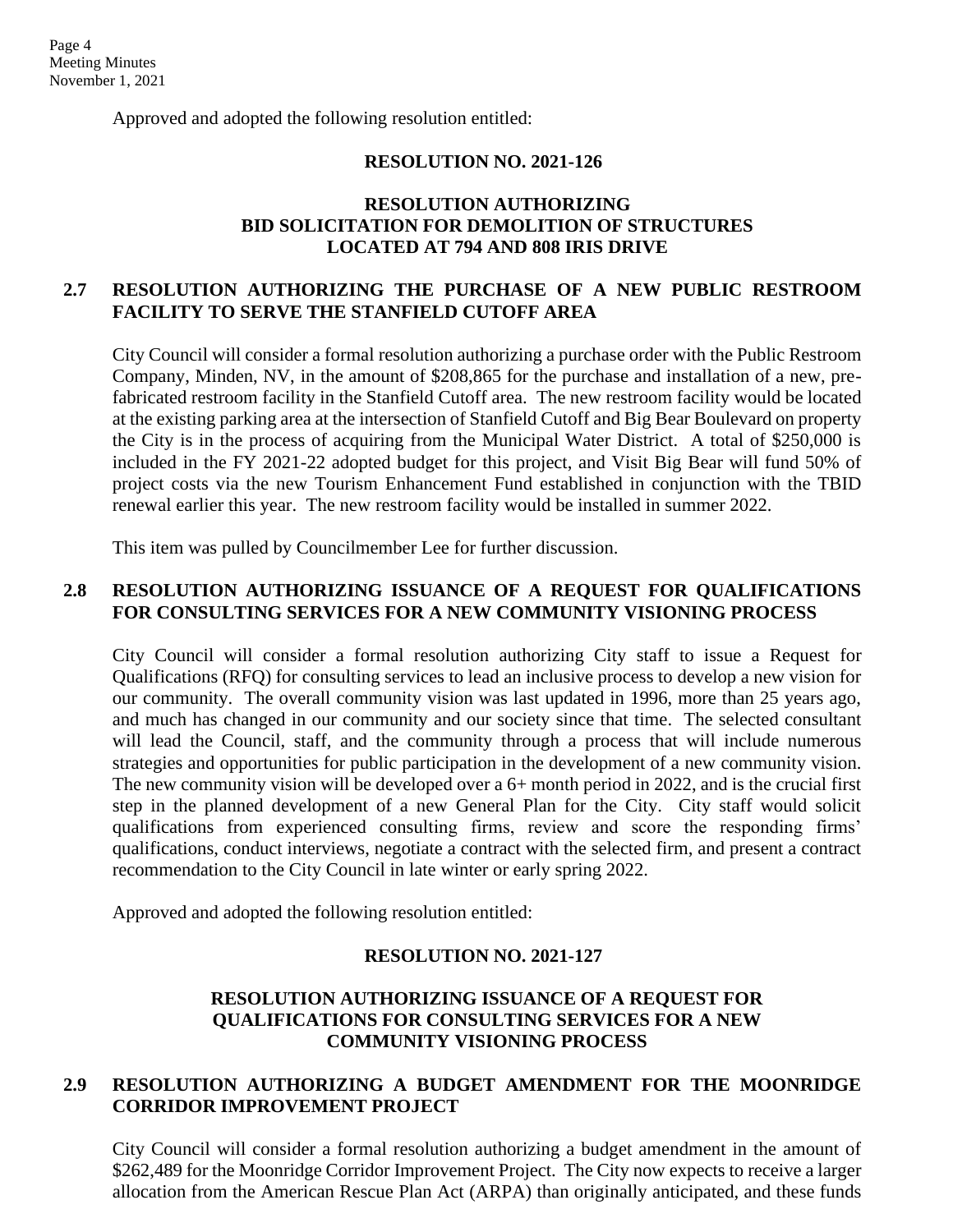would augment ARPA funds previously programmed (\$1,000,0000) for water and storm water infrastructure improvements associated with the Moonridge project.

Approved and adopted the following resolution entitled:

## **RESOLUTION NO. 2021-128**

### **RESOLUTION AUTHORIZING A BUDGET AMENDMENT FOR THE MOONRIDGE CORRIDOR IMPROVEMENT PROJECT**

#### **Successor Agency**

### **2.10 2020 COMPLIANCE REPORT – MOUNTAIN MEADOWS SENIOR HOUSING COMPLEX**

The Successor Agency will receive and file the 2020 Compliance Report for the Mountain Meadows Senior Housing Complex. The report includes required information regarding the occupancy, income levels, and other activities associated with the housing development. The report indicates compliance with all project requirements. No formal action is necessary.

Report received and filed.

The Consent Calendar was approved by the following vote:

AYES: Mote, Lee, Putz, Melnick, Herrick NOES: None ABSTAIN: None ABSENT: None

# **ITEMS REMOVED FROM THE CONSENT CALENDAR**

# **2.7 RESOLUTION AUTHORIZING THE PURCHASE OF A NEW PUBLIC RESTROOM FACILITY TO SERVE THE STANFIELD CUTOFF AREA**

City Council will consider a formal resolution authorizing a purchase order with the Public Restroom Company, Minden, NV, in the amount of \$208,865 for the purchase and installation of a new, prefabricated restroom facility in the Stanfield Cutoff area. The new restroom facility would be located at the existing parking area at the intersection of Stanfield Cutoff and Big Bear Boulevard on property the City is in the process of acquiring from the Municipal Water District. A total of \$250,000 is included in the FY 2021-22 adopted budget for this project, and Visit Big Bear will fund 50% of project costs via the new Tourism Enhancement Fund established in conjunction with the TBID renewal earlier this year. The new restroom facility would be installed in summer 2022.

This item was pulled by Councilmember Lee for further discussion; expressed his concerns with the number of responsive bids for the project and questioned if the City has remained compliant with RFP/RFQ requirements and mandates; also inquired about Visit Big Bear's contribution to this project.

Sean Sullivan, Director of Public Services, and Stephen Deitsch, City Attorney, indicated that staff complied and followed the appropriate procedures in regard to pursuing bids for these pre-fabricated facilities and noted that the competitive bid process, according to the City's charter, does not include pre-fabricated items.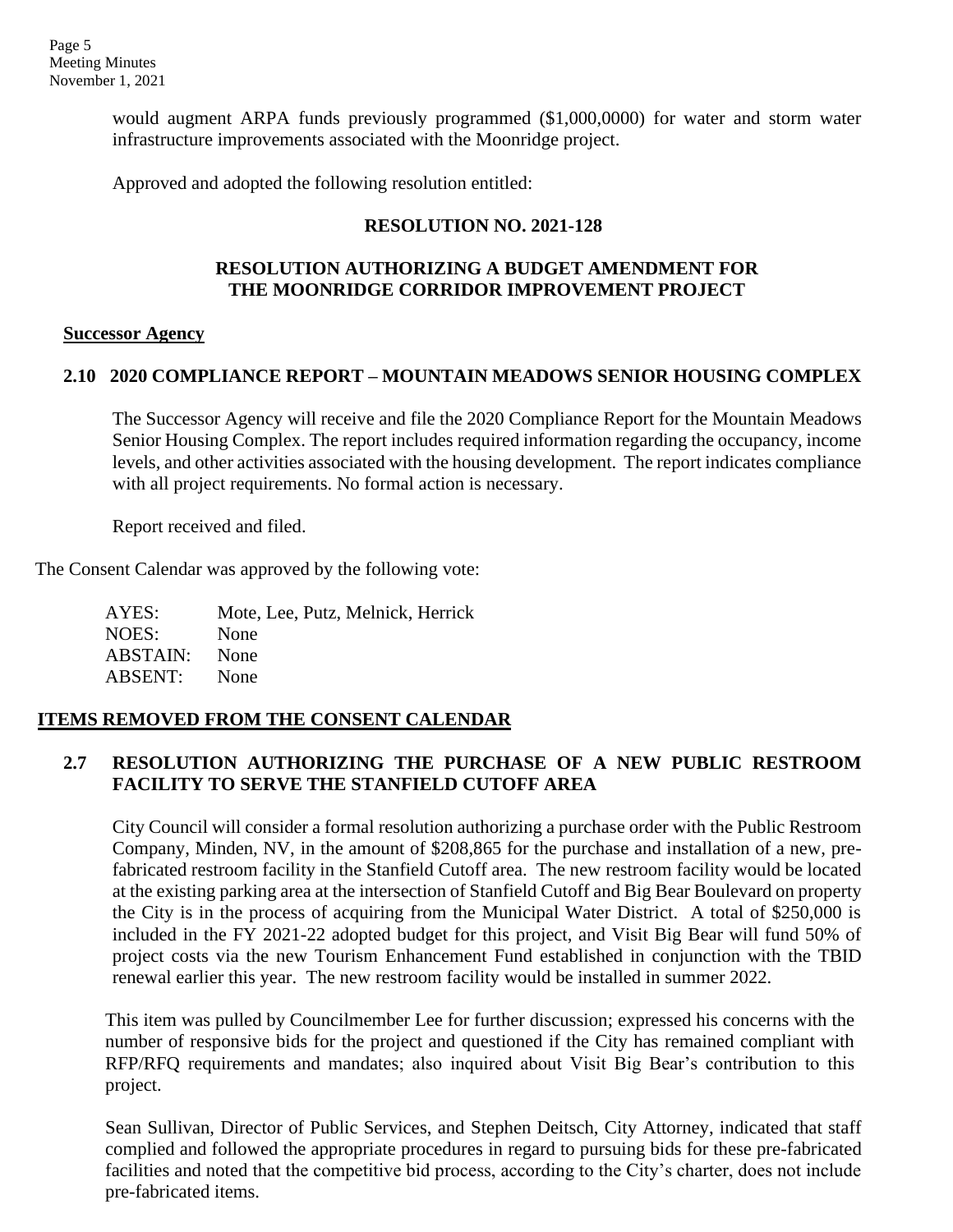Following Council discussion, a motion was made by Councilmember Mote, seconded by Mayor Pro Tem Putz to approve staff's recommendation, and adopt the following resolution entitled:

### **RESOLUTION NO. 2021-129**

### **RESOLUTION AUTHORIZING THE PURCHASE OF A NEW PUBLIC RESTROOM FACILITY TO SERVE THE STANFIELD CUTOFF AREA**

Said motion was approved by the following vote:

AYES: Melnick, Putz, Mote, Lee, Herrick NOES: None ABSTAIN: None ABSENT: None

### **3. DISCUSSION/ACTION ITEMS**

# **3.1 RESOLUTION AUTHORIZING THE EXECUTION OF A LEASE AGREEMENT WITH BEAR VALLEY MUTUAL WATER COMPANY FOR ACQUISITION OF AN ~19-ACRE LAKEFRONT PROPERTY**

City Council will consider a formal resolution to execute a 99-year+ lease agreement with Bear Valley Mutual Water Company that will enable the City to acquire control of an ~19 acre lakefront property located just east of Veterans Park and Big Bear Community Church. The proposed agreement calls for the City to lease the property for a period of 99 years, at a cost of \$100,000 per year (with an annual escalator clause), with options to extend the agreement for up to an additional 30 years. The property would be developed as a signature lakefront park in the center of Big Bear Lake, and a portion of the property may include future residential and/or commercial development. The City would have full authority over the current and future use of the property, and would be responsible for all aspects of property management, as if the City owned the property outright. The City would inherit and manage existing leases for the 2 restaurants on the site, 2 existing single family residences, a boat trailer storage area, a small commercial building, and up to 60 mobile home sites. The City would retain all rental income (approximately \$340,000) associated with these existing leases, and would utilize this rental income to manage and maintain these properties. The City would integrate the existing restaurants into future park development plans, and would continue to honor all lease agreements with single family and mobile home tenants. Ultimately, and with no urgency whatsoever (over a period of several years), the City would work cooperatively with existing tenants to relocate them to quality, alternative housing. The proposed agreement includes a 6-month due diligence period that would begin upon execution of the agreement, and the City has the right to exit the agreement prior to the expiration of the 6-month period if significant concerns are identified during the due diligence period.

Frank A. Rush, Jr., City Manager, presented the proposal and reviewed the project goals, the details and key terms of the proposed lease agreement, immediate plans and responsibilities, and asked Council to consider several considerations such as budget considerations and ongoing and future construction projects prior to approving the lease agreement.

Council discussed the proposed lease agreement including, but not limited to, the perceived displacement of residents, insurance requirements, development possibilities, the inclusion of a potential cancellation clause in the event budget and financial concerns arise, the role and responsibility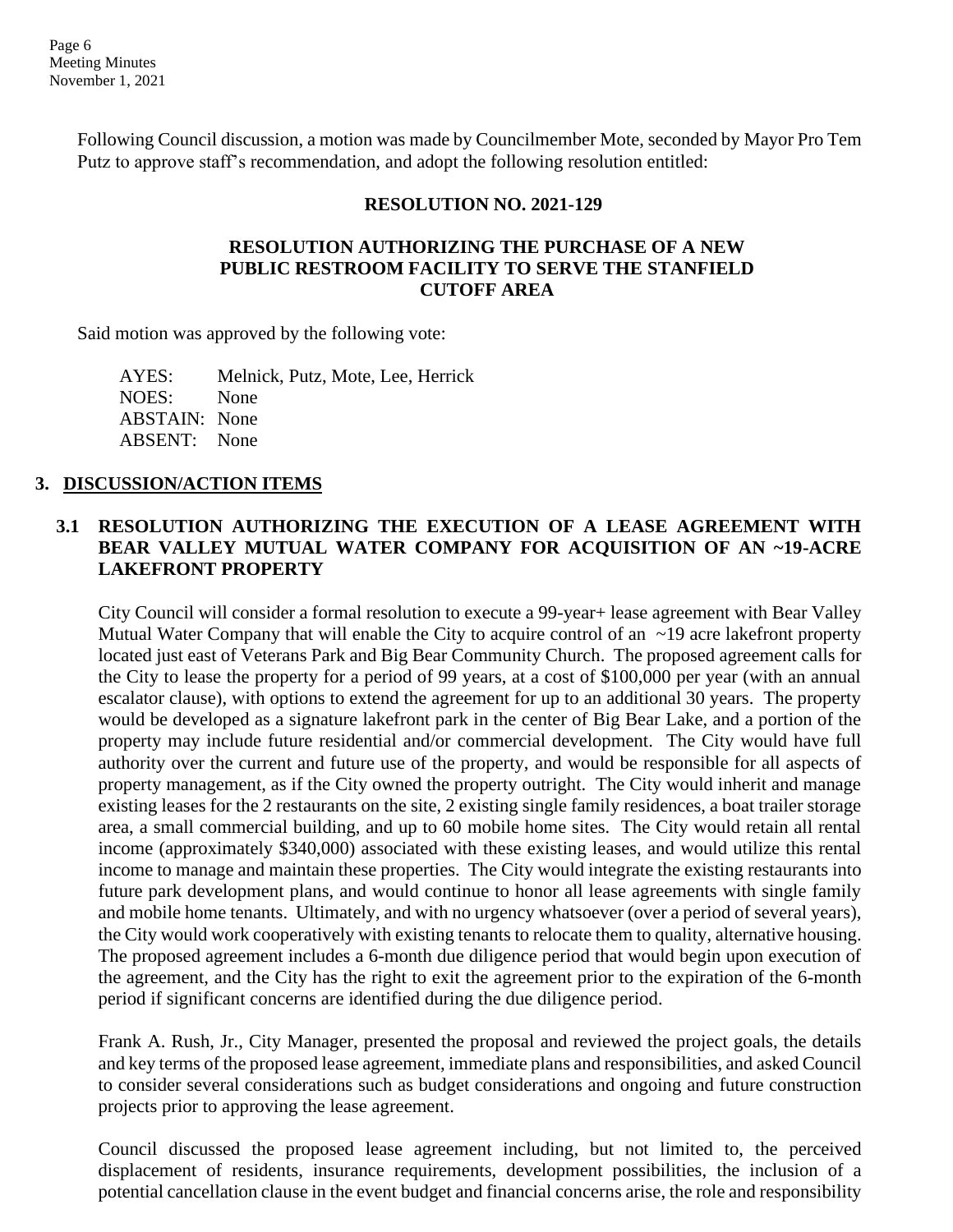of what it means for the City to be a landlord for these properties, subletting the properties on the parcels, and the need for the City to be sensitive with the current tenants on the property and work cooperatively with them as we develop a great public space for all the residents and visitors.

A motion was made by Mayor Pro Tem Putz, seconded by Councilmember Melnick, to approve staff's recommendation and to adopt the following resolution entitled:

### **RESOLUTION NO. 2021-130**

### **RESOLUTION AUTHORIZING THE EXECUTION OF A LEASE AGREEMENT WITH BEAR VALLEY MUTUAL WATER COMPANY FOR ACQUISITION OF AN ~19-ACRE LAKEFRONT PROPERTY**

Stephen Deitsch, City Attorney, suggested a revision be made to section 3 the proposed resolution to delete the words "date of" and substitute "of the Initial Term, as set forth in…" so the resolution will read "prior to the commencement of the Initial Term, as set forth in the agreement" to provide overall clarity.

Mayor Pro Tem Putz indicated that he would be happy to include the amendment in the motion; Councilmember Melnick approved the amendment as well.

Said motion was approved by the following vote:

AYES: Putz, Melnick, Mote, Herrick NOES: Lee ABSTAIN: None ABSENT: None

# **3.2 RESOLUTION AUTHORIZING THE EXECUTION OF REPLENISH BIG BEAR PROJECT BENEFITS MEMORANDUM OF UNDERSTANDING**

City Council will consider a formal resolution authorizing the execution of a memorandum of understanding (MOU) regarding the Replenish Big Bear Project. Signatories to the MOU include the Big Bear Area Regional Wastewater Agency (BBARWA), the Big Bear City Community Services District (CSD), the Big Bear Lake Department of Water & Power (DWP), the Big Bear Municipal Water District (MWD), San Bernardino County (SBC), and Visit Big Bear (VBB). The MOU expresses each agency's preliminary support for the project and recognition of project benefits, but does not commit the City or any other agency to provide funding for the project at this time. If approved by the City Council, the City will work cooperatively with the other agencies to develop an equitable financing plan for the Replenish Big Bear Project in the coming months, and present the proposed financing plan for City Council approval and other agencies' governing body approval at the appropriate time.

Frank A. Rush, Jr., City Manager, briefly reviewed the purpose of the Memorandum of Understanding (MOU) as a formal expression of support but stated that the MOU does not bind the City to financial commitments or contributions at this time.

A motion was made by Mayor Pro Tem Putz, seconded by Councilmember Mote, to approve staff's recommendation and adopt the following resolution entitled: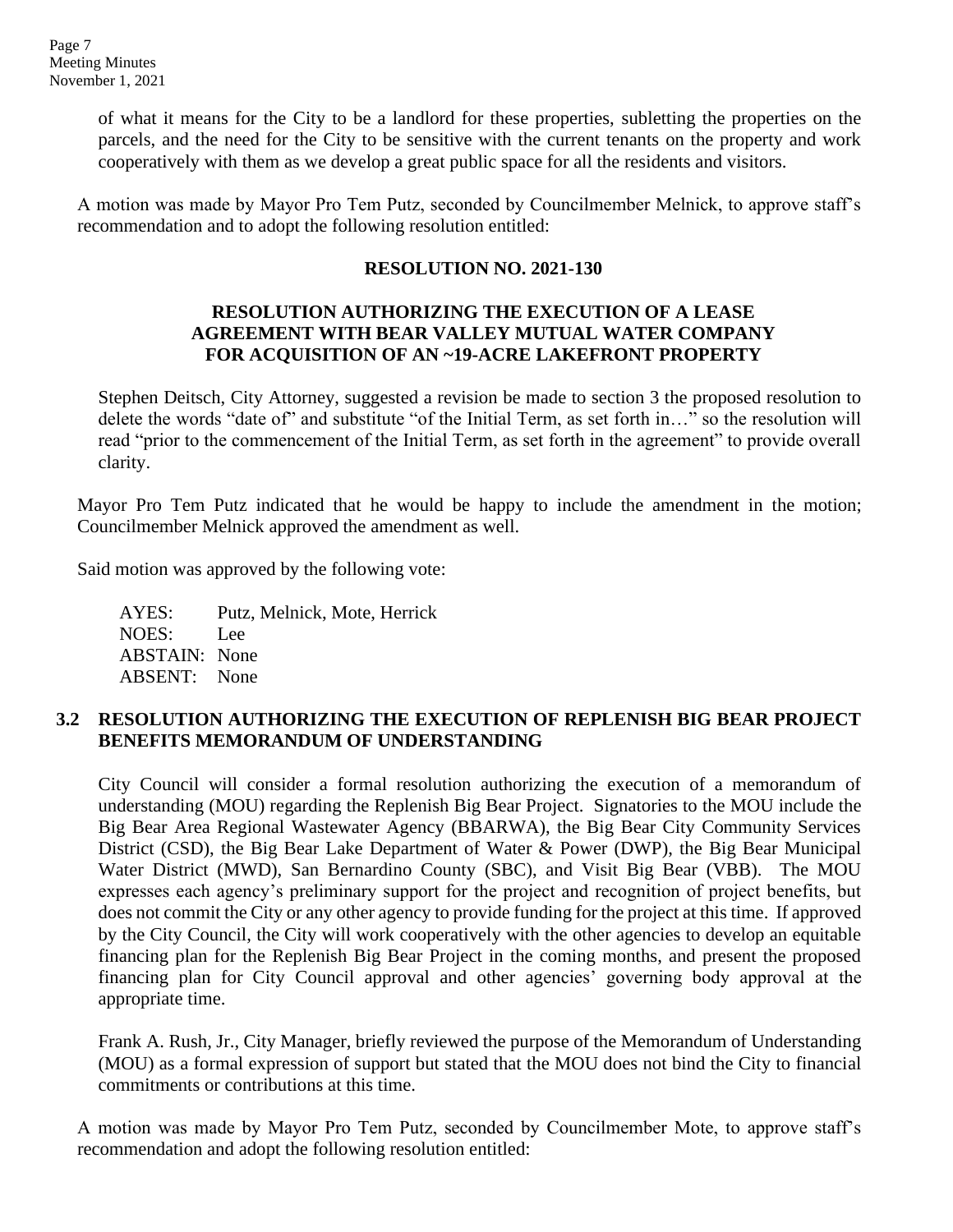#### **RESOLUTION NO. 2021-131**

### **RESOLUTION AUTHORIZING THE EXECUTION OF REPLENISH BIG BEAR PROJECT BENEFITS MEMORANDUM OF UNDERSTANDING**

Said motion was approved by the following vote:

AYES: Putz, Melnick, Lee, Mote, Herrick NOES: None ABSTAIN: None ABSENT: None

#### **3.3 ROTARY PARK IMPROVEMENTS**

City Council will consider 3 resolutions authorizing significant improvements to Rotary Park. The proposed improvements will modernize this important lakefront amenity and enhance the aesthetic quality of the park.

Sean Sullivan, Director of Public Services, briefly reviewed the proposed Rotary Park Improvements and presented the respective options for lighting, park furniture and fencing improvements; and answered Council's questions.

### **3.3A RESOLUTION AWARDING CONTRACT FOR PARK LIGHTING IMPROVEMENTS**

City Council will consider a formal resolution to award a contract to South Coast Lighting and Design, San Clemente, CA, in an amount up to \$56,246 for the purchase of new lighting for the park. The Council will consider three lighting design alternatives, and the lighting will also include the option for motion-sensor activation after certain hours. The FY 2021- 22 adopted budget includes a total of \$85,000 for the proposed lighting improvements. New lighting would be installed in spring 2022.

Following Council discussion, a motion was made by Councilmember Melnick, seconded by Councilmember Mote, to approve staff's recommendation and to select the Big Bear Assembly lighting option; and to adopt the following resolution:

#### **RESOLUTION NO. 2021-132**

#### **RESOLUTION AWARDING CONTRACT FOR ROTARY PARK LIGHTING IMPROVEMENTS**

Said motion was approved by the following vote:

AYES: Mote, Putz, Lee, Melnick, Herrick NOES: None ABSTAIN: None ABSENT: None

#### **3.3B RESOLUTION AWARDING CONTRACT FOR PARK FURNITURE REPLACEMENT**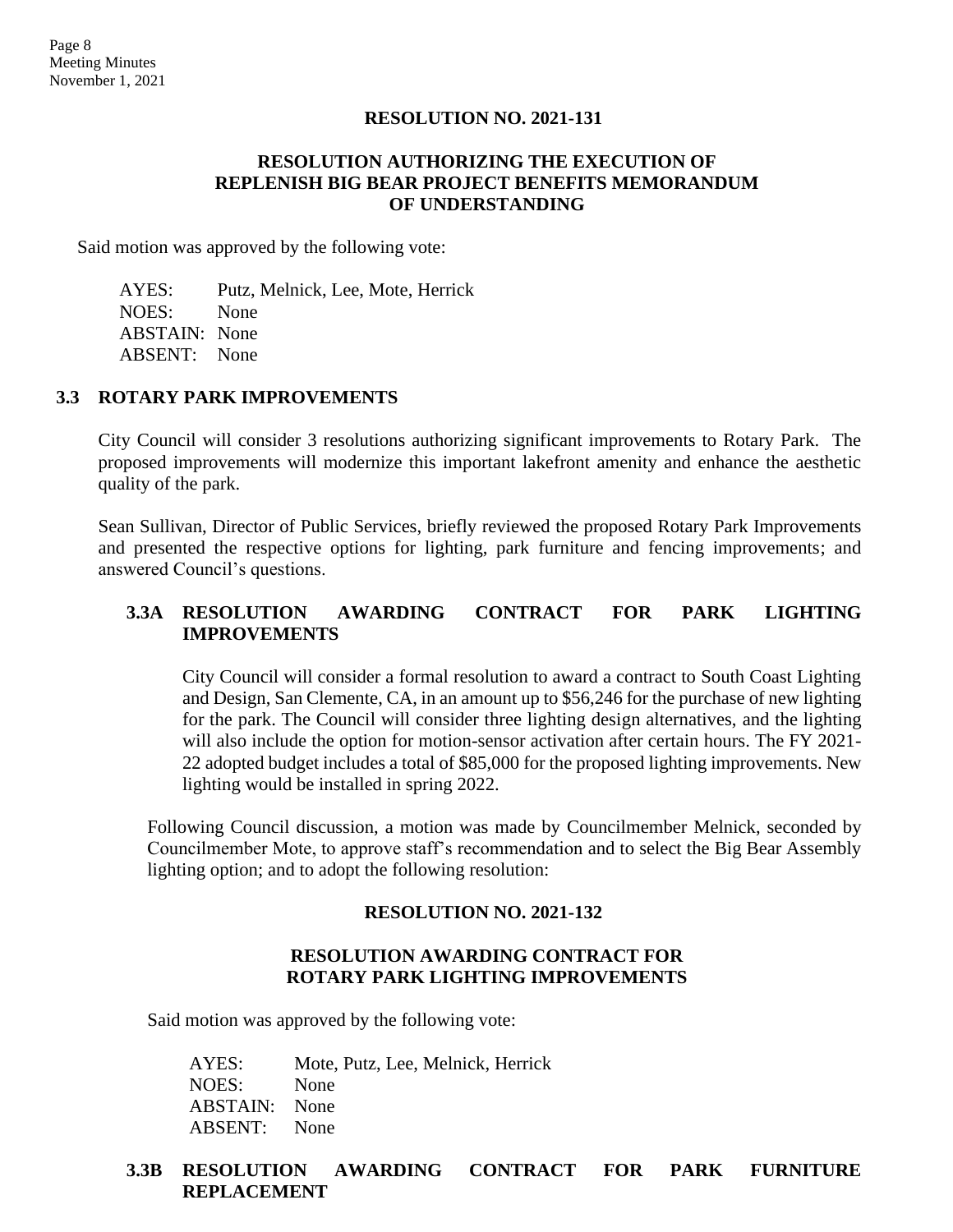City Council will consider a formal resolution to award a contract to Belson Outdoors, Naperville, IL in the amount of to \$48,661 for the purchase of new park benches, picnic tables, and trash receptacles for Rotary Park. The new park furniture will replace the existing park furniture that honors various community members who contributed toward these park improvements, and the City will install an alternative, permanent recognition at the park to continue to honor these community members. The new park furniture, picnic tables, and trash receptacles are similar to the same features at Boulder Bay Park. The FY 2021-22 adopted budget includes a total of \$76,550 for this project. New park furniture, picnic tables, and trash receptacles would be installed in spring 2022.

Following Council discussion, a motion was made by Mayor Pro Tem Putz, seconded by Councilmember Melnick, to approve staff's recommendations and adopt the following resolution entitled:

### **RESOLUTION NO. 2021-133**

### **RESOLUTION AWARDING CONTRACT FOR ROTARY PARK FURNITURE REPLACEMENT**

Said motion was approved by the following vote:

AYES: Lee, Putz, Mote, Melnick, Herrick NOES: None ABSTAIN: None ABSENT: None

### **3.3C RESOLUTION AUTHORIZING SOLICITATION OF CONSTRUCTION BIDS FOR NEW FENCING AT ROTARY PARK**

City Council will consider a formal resolution authorizing City staff to solicit construction bids for new split rail fencing to be installed at Rotary Park. The new fencing would replace existing deteriorating telephone pole fencing. The FY 2021-22 adopted budget includes a total of \$60,000 for this project, and City staff will present a contract recommendation to the City Council later this winter. The new fence would be installed in spring 2022.

A motion was made by Councilmember Mote, seconded by Mayor Herrick, to approve staff's recommendation and adopt the following resolution entitled:

### **RESOLUTION NO. 2021-134**

## **RESOLUTION AUTHORIZING SOLICITATION OF CONSTRUCTION BIDS FOR NEW FENCING AT ROTARY PARK**

Said motion was approved by the following vote:

AYES: Putz, Mote, Lee, Melnick, Herrick NOES: None ABSTAIN: None ABSENT: None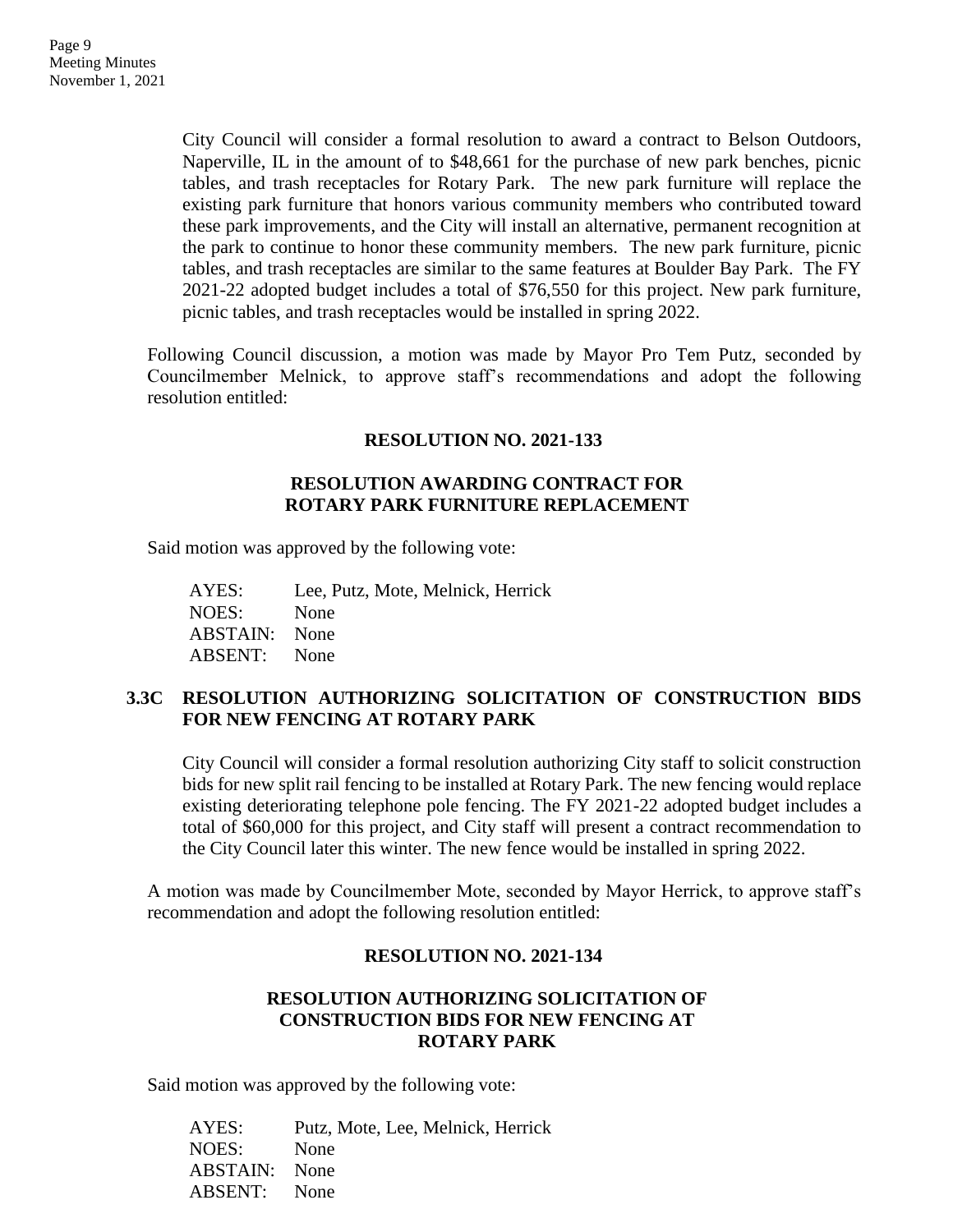At the hour of 8:43 p.m., Mayor Herrick called a short recess.

At the hour of 8:48 p.m., Mayor Herrick reconvened the meeting.

# **3.4 RESOLUTION AMENDING CITY COUNCIL RULES OF ORDER**

City Council will consider a formal resolution amending various provisions in the Rules of Order. A total of 9 different potential amendments are presented for Council discussion and consideration, and Council will select specific policy language from the options presented, suggest alternative policy language as desired, or simply refrain from adopting a policy for said topic.

Frank A. Rush, Jr., briefly discussed each item for Council's consideration; Council discussed and voted upon each item individually.

# **3.4A "IN GOD WE TRUST" MOTTO**

The proposed provision would formalize the inclusion of the "In God We Trust" motto under the City seal in Hofert Hall, and would demonstrate the City's recognition of "In God We Trust" as our national motto and as a symbol of patriotism in furtherance of the City's commitment to national unity.

Following Council discussion, a motion was made by Councilmember Lee, seconded by Mayor Herrick, to approve staff's recommendation and include the motto "In God We Trust" under the City seal in Hofert Hall.

Diana Havey, Big Bear Lake resident, supports the notion of gaining input from the community residents and suggested that Councilmembers solicit input from the many service organizations in the community.

A substitute motion was made by Mayor Herrick to bring the item back at a later meeting after public input is solicited. The motion was defeated due to a lack of second.

A second substitute motion was made by Councilmember Melnick, seconded by Councilmember Lee, to include the motto "E Pluribus Unum" in addition to "In God We Trust" under the City seal in Hofert Hall.

Said motion was approved by the following vote:

AYES: Melnick, Lee, Herrick NOES: Mote, Putz ABSTAIN: None ABSENT: None

# **3.4B MEETING SCHEDULE**

The proposed provision would simply make the Rules of Order consistent with Council's recent action to dedicate the second regular meeting of each month to in-depth Council discussion of significant issues and initiatives in more of a workshop format.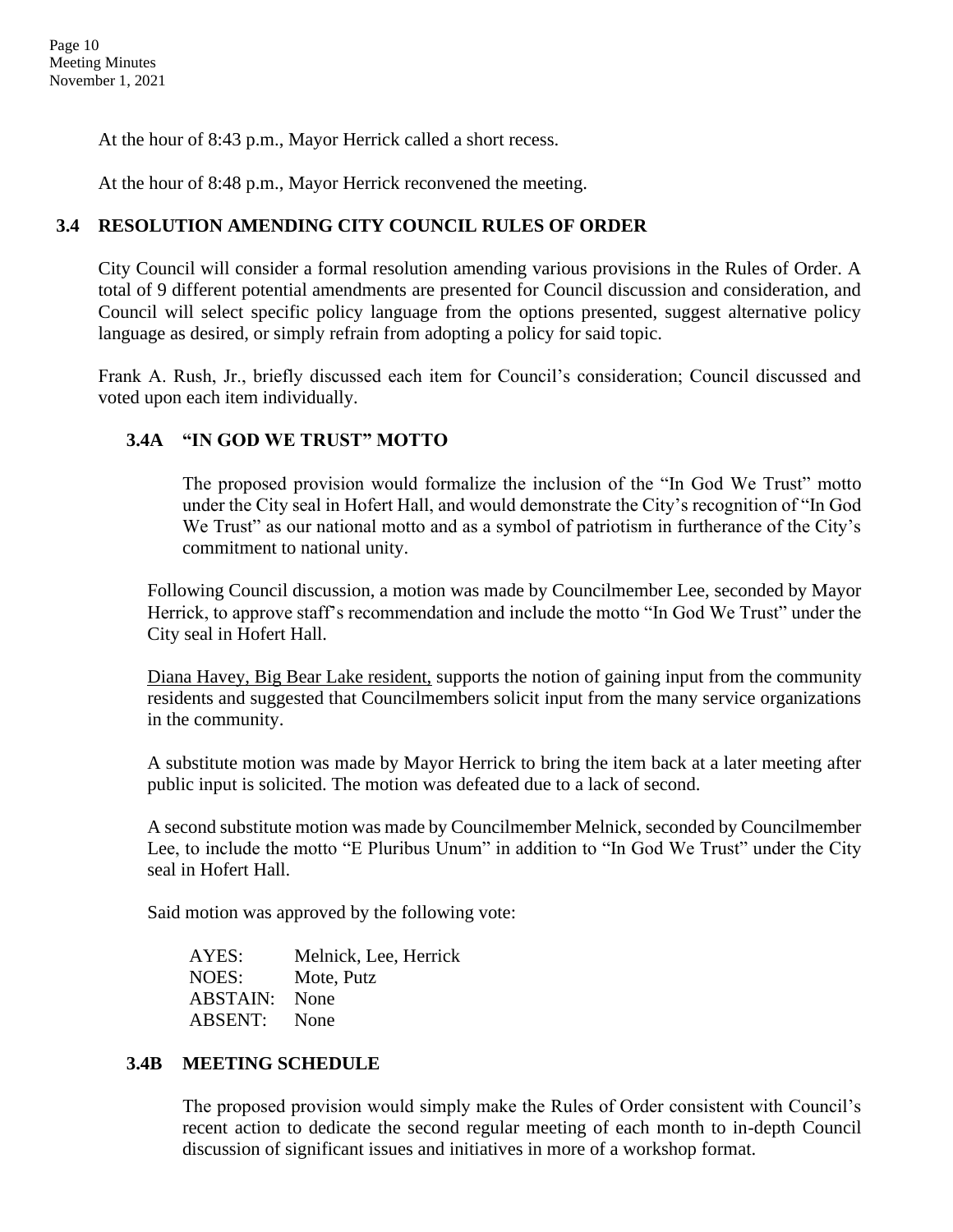Following Council discussion, a motion was made by Councilmember Lee, seconded by Mayor Pro Tem Putz, to approve staff's recommendation and revise the Rules of Order in an effort to be consistent with the Council's recent decision to amend the meeting schedule format.

Said motion was approved by the following vote:

AYES: Lee, Putz, Melnick, Mote, Herrick NOES: None ABSTAIN: None ABSENT: None

### **3.4C CODE OF CONDUCT**

The proposed provision promotes courtesy, respect, civility, and professionalism by City Council members during the conduct of official City business.

Following Council discussion, a motion was made by Councilmember Lee, seconded by Councilmember Mote, to approve staff's recommendation and incorporate the Code of Conduct language into the Council Rules of Order.

Said motion was approved by the following vote:

AYES: Putz, Lee, Melnick, Mote, Herrick NOES: None ABSTAIN: None ABSENT: None

### **3.4D DISCUSSION TIME LIMITS**

The proposed provision encourages Council members to limit comments on specific items to two comments per item, limit comments to approximately 5 minutes, and limit comments to the matter, item, or motion currently being considered by the City Council.

Following Council discussion, a motion was made by Mayor Pro Tem Putz to approve staff's recommendation and incorporate a provision in the Council Rules of Order that limits Council's comments to approximately 5 minutes. The motion was defeated due to a lack of second.

# **3.4E PLACING ITEMS ON THE MEETING AGENDA**

The Council will consider retaining the existing provision that allows any Council member to add an item to a future meeting agenda, OR amending the existing provision by requiring concurrence by one additional Councilmember in order to add an item to a future meeting agenda.

Following Council discussion, a motion was made by Mayor Herrick, seconded by Councilmember Melnick, to amend the existing provision by requiring concurrence by one additional Councilmember in order to add an item to a future meeting agenda.

Said motion was approved by the following vote:

AYES: Mote, Melnick, Putz, Herrick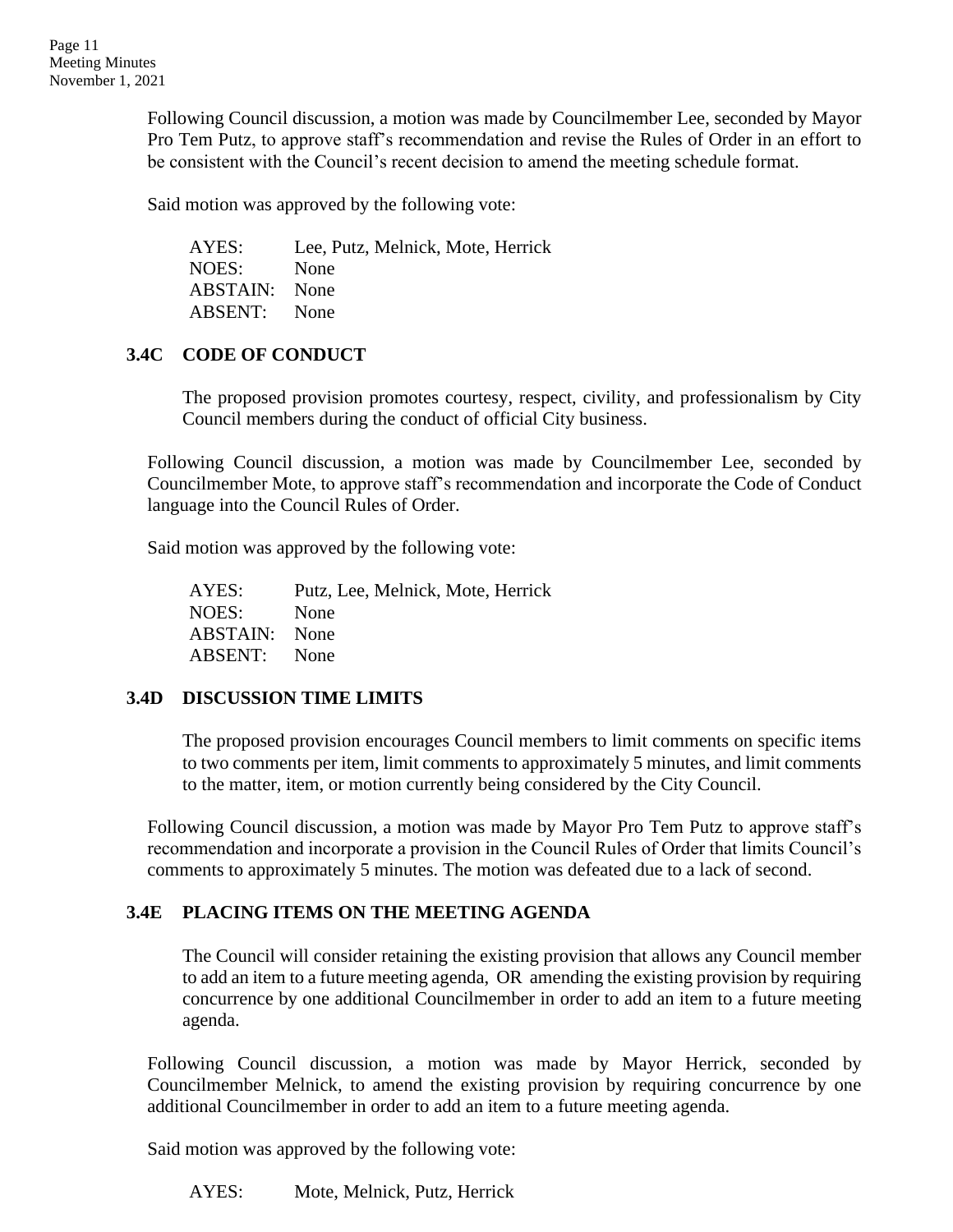NOES: Lee ABSTAIN: None ABSENT: None

### **3.4F WRITTEN PUBLIC COMMUNICATIONS**

The proposed provision encourages members of the public to submit written or email communications to the City Clerk no later than 10 hours prior to the start of the meeting. The proposed provision is intended to ensure receipt by all Council members and allow for thoughtful consideration of the comments prior to consideration of the specific agenda item.

Following Council discussion, a motion was made by Councilmember Mote, seconded by Councilmember Melnick, to approve staff's recommendation and include a provision that encourages members of the public to submit written or email communications to the City Clerk no later than 10 hours prior to the start of the meeting.

Said motion was approved by the following vote:

AYES: Putz, Mote, Lee, Melnick, Herrick NOES: None ABSTAIN: None ABSENT: None

#### **3.4G VIDEO PUBLIC COMMUNICATIONS**

Council will consider establishing a new provision that allows for real-time video public communications via Zoom or similar platform, with a 2-minute limit, OR whereby members of the public may record a 2-minute or shorter video of their public communications, forward to the City Clerk no later than 10 hours prior to the start of the meeting, and the comments will then be presented to City Council during either the general public communications item or during consideration of the specific agenda item. For either option, the total time allotted for general video public communications would be no more than 20 cumulative minutes, and the total time allotted for video public communications for specific agenda items would be limited to no more than 10 cumulative minutes per item. All video public communications would be presented in the order requested or received.

Following Council discussion, a motion was made by Councilmember Lee to allocate three minutes for each speaker and to allow public comments submitted via pre-recorded videos and live via Zoom comments. Motion was defeated due to a lack of second.

A motion was made by Mayor Herrick, seconded by Councilmember Melnick, to extend the meeting by 15 minutes in order to finish the remainder of Item 3.4 and Councilmember comments.

Stephen Deitsch, City Attorney urged Council to consider the ramifications of adopting a provision allowing for the public to make live comments via Zoom, in regards to the issues that may be caused due to unforeseen technological complications.

A substitute motion was made by Mayor Herrick, to adopt and implement a pilot program for a period of three months that would allow speakers to submit a pre-recorded video with a 2 minute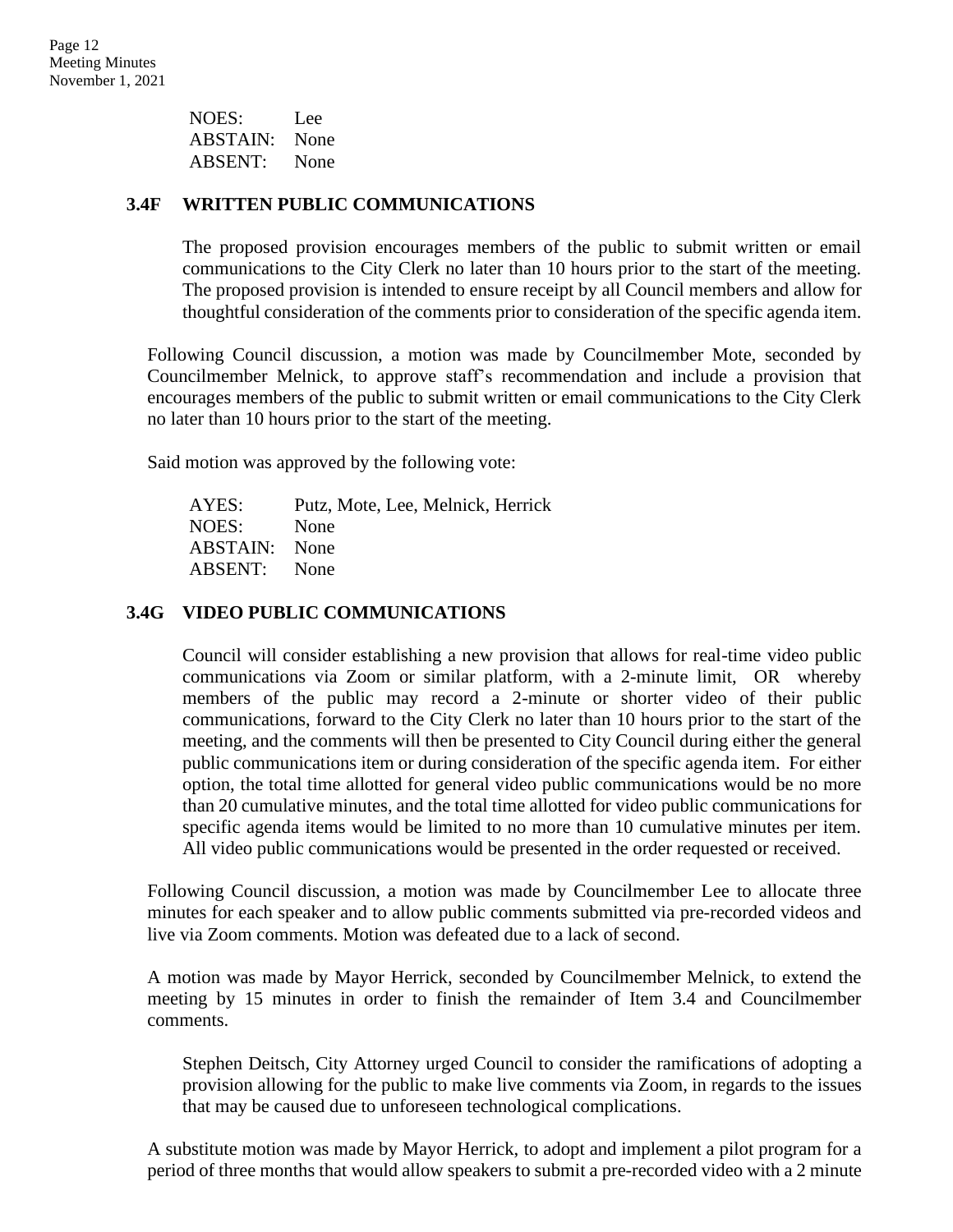time limit and to implement a total maximum time limit of 20 minutes for all pre-recorded videos to be played during the meeting. Motion was defeated due to a lack of second.

Kimberlee Kidd, Big Bear Lake resident, stated that she is a proponent of internet-based technology for public comment; would like to see a call-in option as well as a polling option to maximize public input; indicated that technology upgrades are costly, but it's worth it for the City to make the investment.

### **3.4H MAYOR/MAYOR PRO TEM SERVICE REQUIREMENTS**

Council will consider retaining the existing provision whereby all Councilmembers are eligible to serve as Mayor or Mayor Pro Tem, regardless of service time on the Council, OR amending the existing provision by requiring a minimum of 1 year of service on the Council to serve as Mayor Pro Tem, and a minimum of 1 year of service on the Council and 1 year as Mayor Pro Tem to serve as Mayor.

Following Council discussion a motion was made by Councilmember Lee to retain the existing provision whereby all Councilmembers are eligible to serve as Mayor or Mayor Pro Tem, regardless of service time on the Council. Motion was defeated due to a lack of second.

Following further Council discussion, a substitute motion was made by Mayor Herrick, seconded by Mayor Pro Tem Putz, to require a minimum of 1 year of service on the Council to serve as Mayor Pro Tem and a minimum of 1 year as Mayor Pro Tem to serve as Mayor.

Said motion was approved by the following vote:

AYES: Melnick, Putz, Herrick NOES: Lee, Mote ABSTAIN: None ABSENT: None

A motion was made by Councilmember Mote, seconded by Mayor Herrick, to extend the meeting by 5 minutes in order to finish the remainder of Item 3.4.

### **3.4I USE OF ELECTRONIC COMMUNICATION DEVICES DURING COUNCIL MEETINGS**

The proposed provision discourages the use of personal electronic communication devices during Council meetings, in order to ensure attentiveness to the Council's business at hand, prevent the perception of a Brown Act violation, ensure the integrity of quasi-judicial proceedings, and prevent the perception that other unknown parties are influencing Council decisions during the meeting.

A motion was made by Mayor Pro Tem Putz, seconded by Councilmember Mote, to approve staff's recommendation and include a provision that discourages the use of personal electronic communication devices during Council meetings.

Said motion was approved by the following vote:

AYES: Lee, Mote, Putz, Melnick, Herrick NOES: None